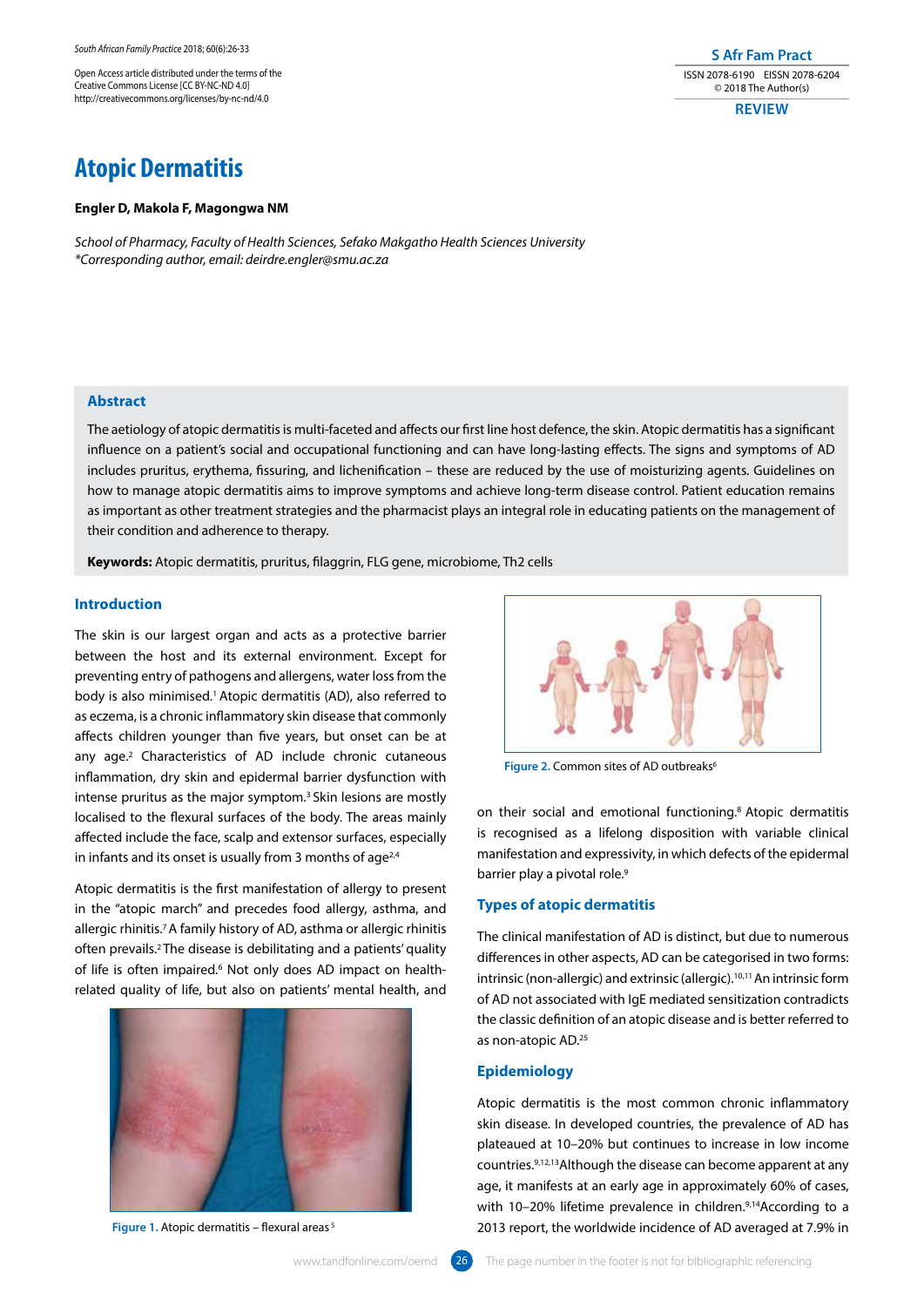| <b>Types</b>             | Non-atopic      | <b>Atopic</b>                          |
|--------------------------|-----------------|----------------------------------------|
| Onset                    | Later onset     | Early childhood                        |
| Frequency                | $15% - 30%$     | $70\% - 85\%$                          |
| IgE serum levels         | Normal          | High                                   |
| Specific IgE             | Absent          | Present for aeroallergens<br>and foods |
| Skin prick reactions     | <b>Negative</b> | Positive                               |
| Cytokines: IL-4, IL-13   | Low levels      | High levels                            |
| Skin barrier             | Normal          | <b>Defect</b>                          |
| Filaggrin gene mutations | N٥              | Yes                                    |
| Other atopic diseases    | Absent          | Present                                |

Table 1. Categories of atopic dermatitis<sup>10,11</sup>

the six to seven year age group but varied a lot between regions; from 3% in the Indian subcontinent and 4.8% in the Eastern Mediterranean to 10.2% in Asia-Pacific and 10.3% in North America.15 In South Africa the prevalence of AD in children was found to be around 17%.16 Adult AD has been recognised with a prevalence of between 2–10%.17

The prevalence of AD among different races is not known, but due to AD being a heterogeneous disorder with its different genetic mechanisms, some races may be more prone to develop the disease. Asians have increased Th17 and Th22 responses when compared to Caucasians, while the immune response in the African population still needs to be determined.18



Figure 3. Different races and AD<sup>18</sup>

Concerning gender, various studies show the difference to be either insignificant or male preponderant in preschool children, while more females suffer from AD in adulthood.<sup>19</sup>

# **Pathogenesis of AD**

An interaction between genetics, immunologic and environmental factors contributes to the pathogenesis of AD.15 Genetic studies have mainly focused on immunological mechanisms, but a defect in the primary epithelial barrier has been reported.14 It is important to have a good understanding of the interaction between the various factors to enable effective management of the condition.

## *Genetics*

Genetic factors play an important role: monozygotic twins showed a consistent higher concordance rate (0.77) compared to dizygotic twins (0.15). A positive parental history is furthermore the strongest risk factor for AD; if the disease is present in one parent, the incidence rate doubles, and should both patents suffer from AD, the incidence rate triples.<sup>20</sup>

Filaggrin (FLG), a key protein in terminal differentiation of the epidermis and development of the skin barrier, protects the body from the entry of foreign environmental substances that can otherwise trigger immune responses. It is synthesised as a giant precursor protein, profilaggrin. The latter is found within the granular layer of the epidermis and is encoded by the FLG gene. This gene is located within the epidermal differentiation complex on chromosome  $1q21$ .<sup>1</sup> It has been shown that two independent loss-of-function genetic variants (R510X and 2282de14) in the FLG gene are important predisposing factors for atopic dermatitis.<sup>20</sup> Based on a patient's ethnic background, several differences have been noted in AD phenotypes. Lossof-function FLG mutations are different in European, Asian and African countries and become evident when compared amongst the different populations.<sup>21</sup>

Several other candidate genes have been suggested to play a role in AD, e.g. chromosome 5q31-33, the locus containing genes for the Th2 cytokines IL-3, IL-4, IL-5, IL-13, and granulocyte macrophage colony stimulating factor.<sup>14</sup> Variants of an encoding region or functional mutations of promoter regions could be linked to the incidence of non-atopic dermatitis. Furthermore, polymorphisms of the IL-18 gene may be the cause of the dysbalance between Th1 and Th2-immune responses, resulting in Th2 predominance.<sup>22</sup>

Another possible contributing factor to the genetic susceptibility for AD is a genetic variant of mast cell chymase, a serine protease secreted by skin mast cells, which may have organ specific effects.14

# *Environmental factors*

The worldwide incidence of AD and the variations thereof suggest that environmental factors play a pivotal role in the expression of AD. Some of the environmental factors implicated include climate, diet, obesity, smoking rate, and microbial exposure.<sup>15</sup>

Skin microbiota are involved in the homeostasis as well as pathogenic conditions of the skin. Both *Staphylococcus aureus* and *Staphylococcus epidermidis* significantly increase during exacerbation of AD.15 These bacteria release allergenic compounds and superantigens (toxins)23 and can act as effective immunological adjuvants for increased IgE response to aeroallergens. Intense pruritus is a hallmark of AD, and skin damage due to scratching enhances the progress and continuance of the disease.<sup>24</sup>

Gut microbiota might also be involved in the pathogenesis of AD as it has been shown that children who present with AD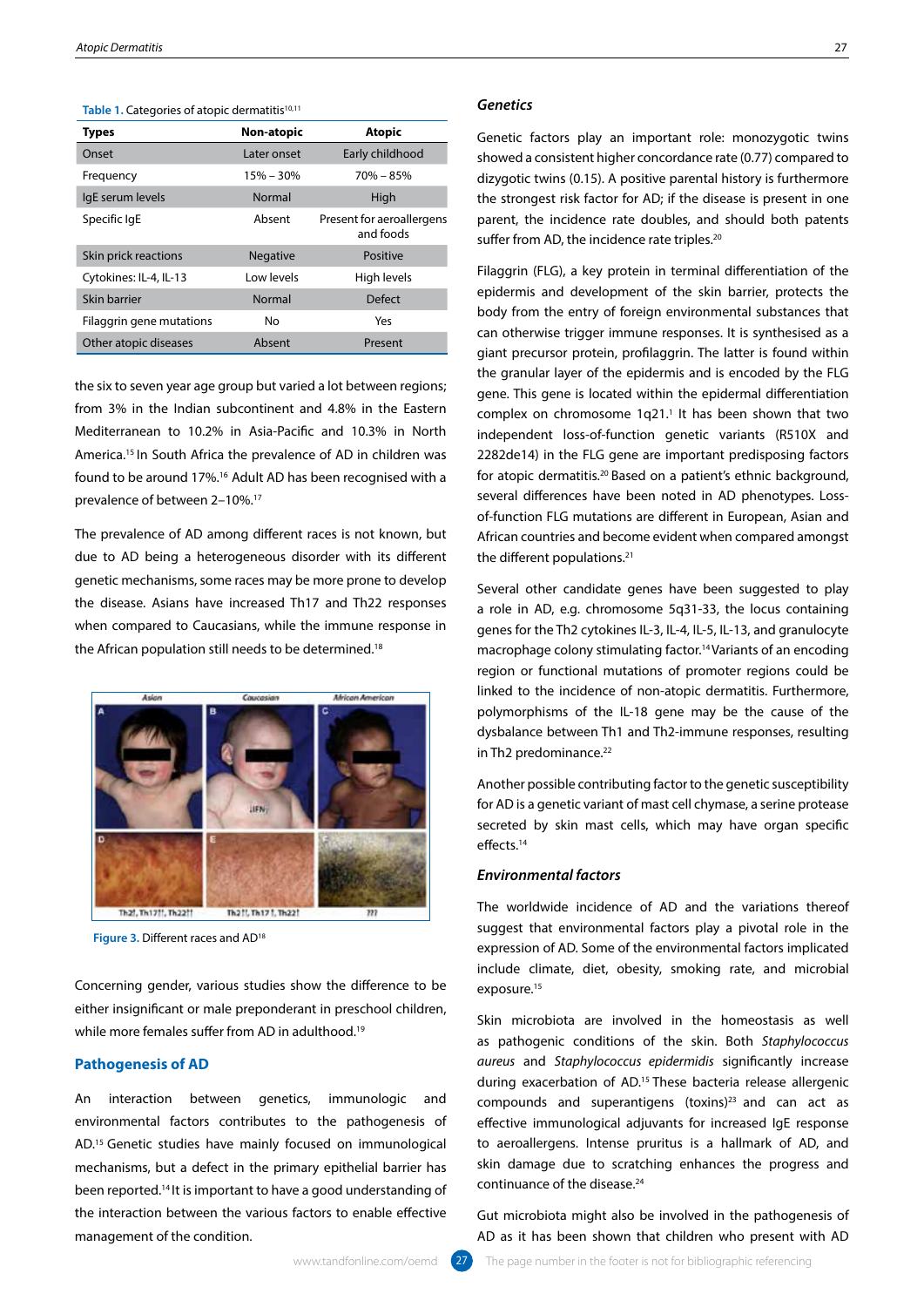later on in life have different early gut microbiota compared to children who do not develop AD, referring both to composition and diversity. Furthermore, systemic antibiotic treatment was reported to increase the risk of AD.15 No evidence has however been reported in favour of AD management with regards to probiotics, dietary supplements, botanical extracts and homoeopathy.9

Figure 4 depicts factors such as temperature, indoor heating, humidity, and UV-light exposure influencing the prevalence of AD. A combination of high humidity and precipitation are associated with an increase in the disease, while high temperatures and exposure to UV-light has shown to have protective effects specific to AD.26



Figure 4. Impact of climate on AD prevalence during childhood<sup>26</sup>

The acidic environment of the skin contributes to its barrier function as it has a strong antibacterial effect and controls the desquamation of corneocytes. Soaps and other detergents are common environmental agents that increase the skin pH. In addition, these agents emulsify skin surface lipids, change skin proteases, and consequently thin the stratum corneum.15

## *Immunology*

Although recent studies have proposed interleukin (IL)-22 producing T cells (Th22) to play a significant role in the initiation and progression of the disease and to a less extend IL-17 producing Th17 cells, AD is currently considered as a biphasic T cell mediated disease. A Th2 signal predominates the acute phase, whereas the chronic phase is promoted by a Th2 to Th1 switch<sup>3</sup>

The functions of Th2 cytokines include increased epidermal thickening, sensitization, inflammation, pruritus, decreased expression of antimicrobial peptides and the barrier proteins filaggrin, loricrin and involcrin.<sup>25</sup>

Both the adaptive and innate immune systems are implicated in the development of AD. A complex interaction of immune cells mediates AD skin lesions. T cells play a major role in adaptive immunity and pathogenesis of AD. Atopic dermatitis lesions contain an increased amount of Th2 cytokines during both acute and chronic phases of the disease compared to normal

skin. Chronic lesions are however associated with a reduced production of IL-4 and IL-13 and an increased production of IL-5 and II-12 $15$ 

Langerhans cells (LC) and inflammatory dendritic epidermal cells (IDEC) are two types of epidermal dendritic cell populations that are crucial elements of the immune system, bridging innate and adaptive immunity. These cells express increased levels of IgE high affinity receptor, FcεRI, on their surface and have the potential to respond to numerous antigens in an antigenspecific manner. It was shown that Langerhans cells, activated by FcεRI, drive naïve T cells into Th2 cells. They further highly express the receptor for thymic stromal lymphopoietin (TSLP). The latter plays a critical role in Th2 skewing and mediation of AD development.15



**Figure 5.** Pathogenesis of AD 3 TSLP, thymic stromal lymphopoietin FLG, filaggrin

Figure 5 represents a schematic illustration pertaining to Th2 cytokines and AD: genetic mutations in FLG cause barrier disruption and dehydration, allowing external allergens to penetrate. The barrier-disrupted epidermis releases TSLP and triggers the Th2/Th22 immune response. These reactions are the fundamental abnormality in AD. During the disease progression, e.g. from acute to chronic or childhood to adult AD, the Th2/Th22 deviation is further accelerated. Th1 but not Th17 is involved in the chronic phase of AD. β-cells are stimulated by Th2 cytokines (IL-4 and IL-13) to produce IgE antibodies toward allergens. Elevated IgE is likely to be engaged in the development and severity of AD by manifesting IgE autoreactivity. Approximately 80% of AD patients present with elevated serum IgE levels.<sup>3</sup> In addition, IL-4, IL-13 and IL-22 supress FLG expression, leading to a defective skin barrier.

Mechanical injury, e.g. scratching, activates keratinocytes. The release of TSLP from keratinocytes is dependent on calcium influx regulated by the ORAI1 channel. Pruritus is evoked by TSLP and Th2-derived IL-31, and the subsequent scratching exacerbates the inflammation by accelerating cellular damage in the lesional skin.<sup>4</sup> Inflammatory AD skin furthermore contains, except for LC, IDEC and various T cell subsets, vast numbers of neutrophils, basophils, eosinophils, innate lymphoid cells, natural killer cells and fibroblasts.<sup>27</sup>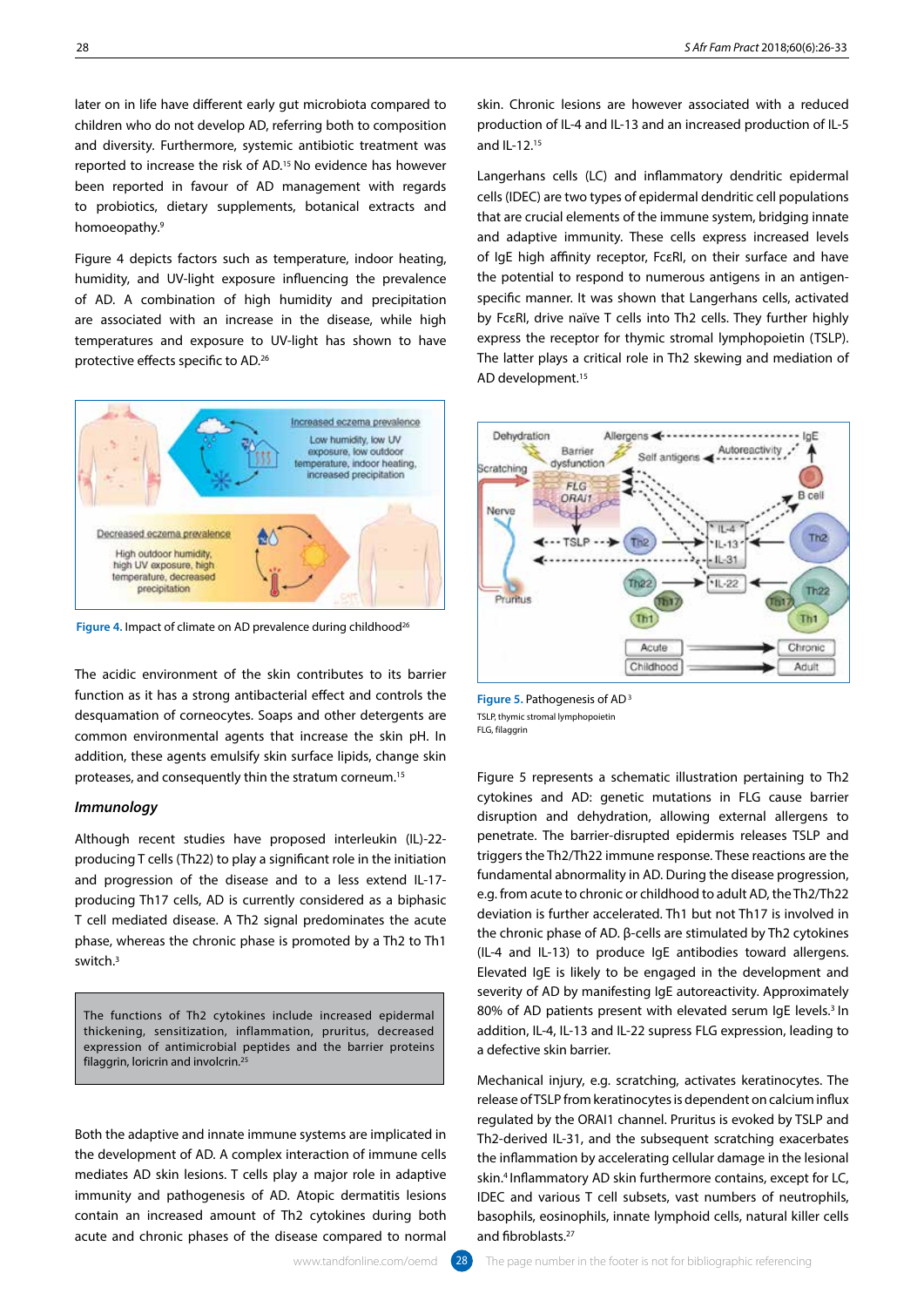## *Skin barrier*

Although not an inherent factor in patients suffering from AD, ceramide is a lipid that is important for water retention in the stratum corneum. The significance of ceramide is evident, as an inversed correlation exists between transepidermal water loss (TEWL) and the level of ceramides in the stratum corneum of AD patients. A decreased level of ceramide in patients with AD is thought to be a post-inflammatory effect.<sup>15</sup>

Human kallikrein-related peptidases are key proteases for desquamation of corneocytes. The activity of these proteases is pH dependent with enhanced activity when the pH in the stratum corneum is elevated. Activation of epidermal proteases and subsequent increased corneocytes desquamation can induce AD-like dermatitis.15



Figure 6. Interplay among contributing factors<sup>15</sup>

#### **AD and its management**

Atopic dermatitis is considered by experts to be an incurable skin condition.28 Contrary to this, some experts conclude that approximately half of children affected by AD reach disease resolution into their adult phase.29 Guidelines on how to manage AD aim to improve symptoms and achieve long-term disease control. A multistep approach has included avoidance of trigger

factors, continuous epidermal barrier repair with emollients, and anti-inflammatory therapy with topical corticosteroids or calcineurin inhibitors. The use of phototherapy or systemic immunosuppressant therapy is indicated in severe and refractory cases.9 Alternative options to consider in the management of AD include novel treatments, e.g. dupilumab.<sup>30</sup> The management of AD should however always be adapted according to disease severity. Health care providers should not neglect patient education which remains as important as other treatment strategies.<sup>22</sup>

# **Non-Pharmacological management**

# *Avoidance of trigger factors*

Several factors can trigger or worsen the symptoms of AD – these factors are usually individualised and based on a previous reaction to an identified provoking agent.<sup>31</sup> Based on clinical experience, the following factors are widely assumed to worsen the disease: food, inhalant or contact allergens, detergents, wool fabrics, climate, infections and stress. Based on evidence, aeroallergens (e.g. dust mites) and food allergens (e.g. cow's milk) worsen the symptoms of AD in both children and adults.<sup>9</sup> Avoiding these factors has shown to contribute to the long-term and effective management of AD.31

# *Moisturising*

The main aim of using moisturising agents is to combat xerosis, the cardinal clinical feature of AD that results from a dysfunctional barrier layer. Moisturising agents predominantly reduce TEWL and have shown to lessen symptoms and signs of



Figure 8: Different factors causing AD flare-ups<sup>31</sup>



**Figure 7:** A summary of major management options for AD

www.tandfonline.com/oemd  $\left( 29 \right)$  The page number in the footer is not for bibliographic referencing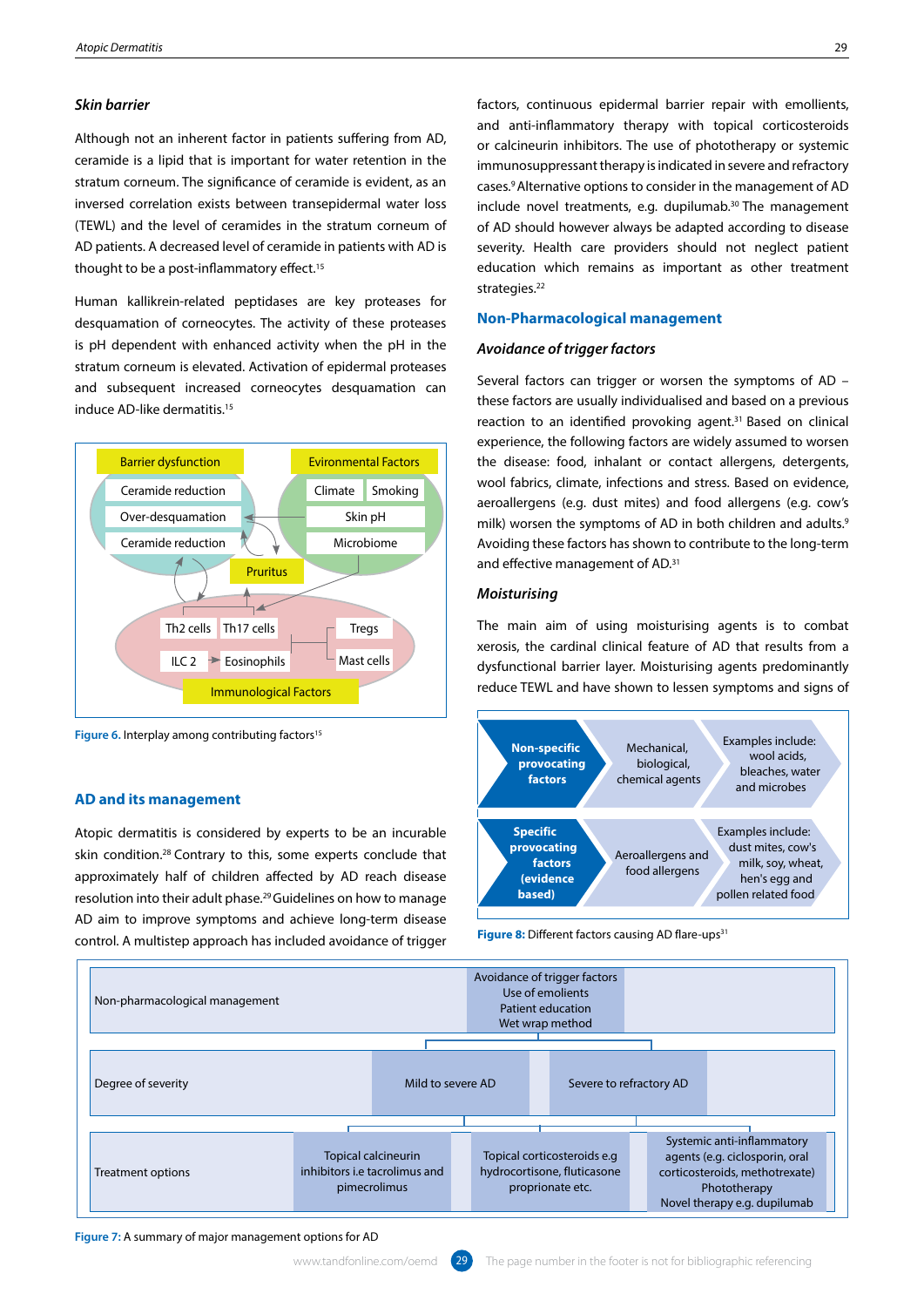AD, including pruritus, erythema, fissuring, and lichenification.<sup>31</sup> The various available products include emollients, humectants and other miscellaneous agents. Frequent use of emollients is of key importance in maintaining homeostasis of the epidermal barrier. Emollients supply exogenous lipids and thereby soften the skin and reduce water loss by forming an occlusive layer. Emollients are mostly composed of different ingredients, such as glycerol, petrolatum, mineral oil, purified water (e.g. Dexeryl°). These products ensure that the skin is softened and lubricated.<sup>32</sup> Humectants such as urea (note: avoid in infants;  $\leq 4\%$  in children; up to 10% in adults), glycerine, and lactic acid added to the emollient, further increase water binding in the stratum corneum.9,22

Products containing perfumes, colourants, etc., could induce an allergic reaction or act as an irritant and are best avoided. Non-soap fragrance free cleaners with a neutral to low pH are highly recommended for patients suffering from AD. The use of wet-wrap therapy, with or without a topical corticosteroid, has also been seen as a favourable alternative in the management of AD. The latter is recommended for patients with moderate to severe AD in an attempt to decrease disease severity and water loss during flares.<sup>9</sup>

It is important to note that Aqueous Cream BP®, commonly prescribed to relieve skin dryness, contains sodium lauryl sulphate (SLS). This surfactant is an irritant and affects the effectiveness of the skin barrier. Studies have shown that SLS significantly reduces the thickness of the stratum corneum with an overall increase in baseline TEWL.<sup>33</sup> The use of ointments is recommended to relieve skin dryness as they provide more effective treatment with the added benefit of having a lower risk of allergic reactions as they contain fewer preservatives.<sup>34</sup>

# *Phototherapy*

In cases where AD cannot be controlled with topical treatment, short-term phototherapy should be considered. Narrow-band ultraviolet B radiation and medium-dose ultraviolet A1 radiation have shown to be the most effective. This therapy should not be used in combination with topical calcineurin inhibitors and systemic cyclosporin treatment due to a potentially increased cumulative risk of skin cancer.9 The long-term effects of phototherapy include an increased risk for developing skin cancer while the short-term adverse effects include itch and acute burns.28

## **Pharmacological management**

## **Anti-inflammatory therapy**

## *Topical corticosteroid therapy*

Topical corticosteroids are the mainstay anti-inflammatory treatment to control acute outbreaks of AD and have a low risk profile when used appropriately and intermittently.<sup>9</sup> The mechanism of action of this class of medicine is linked to their potential to affect various immune cells. The latter include T lymphocytes, macrophages, monocytes and dendritic cells interfering with antigen processing and the suppression of proinflammatory cytokines release.<sup>31</sup> Low-potency corticosteroids are preferred to use on the face, on areas with thinner skin, and in children. Short-term treatment of severe exacerbations is an exception.9 Thicker-skinned areas should initially be treated with moderate to high potent steroids followed by a dose reduction or an exchange to a lower potency preparation.22

#### **Table 2.** Different topical corticosteroids used in AD, including their potency and trade names<sup>29</sup>

| <b>POTENCY</b>                                     | <b>TRADE NAMES</b>                                                   |
|----------------------------------------------------|----------------------------------------------------------------------|
| Weak                                               |                                                                      |
| Hydrocortisone 0.5%                                | Dilucort <sup>®</sup> , Skincalm <sup>®</sup>                        |
| Hydrocortisone 1%                                  | Procutan <sup>®</sup> , Mylocort <sup>®</sup> , Biocort <sup>®</sup> |
| <b>Moderate</b>                                    |                                                                      |
| Betamethasone Half-Strength<br>0.05% (as valerate) | Sekpharma <sup>®</sup>                                               |
| <b>Potent</b>                                      |                                                                      |
| Beclometasone dipropionate<br>0.025%               | Beclate <sup>®</sup>                                                 |
| Betamethasone 0.1% (as<br>valerate)                | Sekpharma®, Lenovate®, Persivate®                                    |
| Betamethasone 0.05% (as<br>dipropionate)           | Diprosone®                                                           |
| Fluticasone propionate 0.05%                       | Cutivate <sup>®</sup>                                                |
| Hydrocortisone butyrate                            | Locoid <sup>®</sup>                                                  |
| Methylprednisolone aceponate<br>0.1%               | Advantan <sup>®</sup>                                                |
| Mometasone                                         | Flocon <sup>®</sup>                                                  |
| <b>Very potent</b>                                 |                                                                      |
| Clobetasol propionate 0.05%                        | Dermovate®, Dovate®, Xenovate®                                       |

## *Calcineurin inhibitors*

Calcineurin inhibitors, for topical application, include tacrolimus (not available in SA) and pimecrolimus and are regarded as second-line for short term and intermittent treatment.<sup>9</sup> These agents selectively inhibit the production and release of proinflammatory cytokines and mediators by T cells and mast cells.<sup>35</sup> The advantage of calcineurin inhibitors is that they do not cause skin atrophy and are therefore of particular value in areas with delicate skin, e.g. the face and groin. Topical corticosteroids and calcineurin inhibitors should be applied proactively for two consecutive days per week to help reduce exacerbations of the disease.9

The calcineurin inhibitors are often associated with a transient burning sensation of the skin, less observed with pimecrolimus than tacrolimus.34 Safety has not been established in children younger than 2 years of age and treatment is therefore recommended for patients above the age of two. The use of pimecrolimus and tacrolimus is not recommended in pregnant and breastfeeding patients.<sup>34</sup>

#### *Systemic immunosuppressive therapy*

Several immunomodulatory agents investigated for their use in AD include cyclosporine, azathioprine, methotrexate, oral corticosteroids and mycophenolate mofetil. The immunosuppressive agents are usually reserved for refractory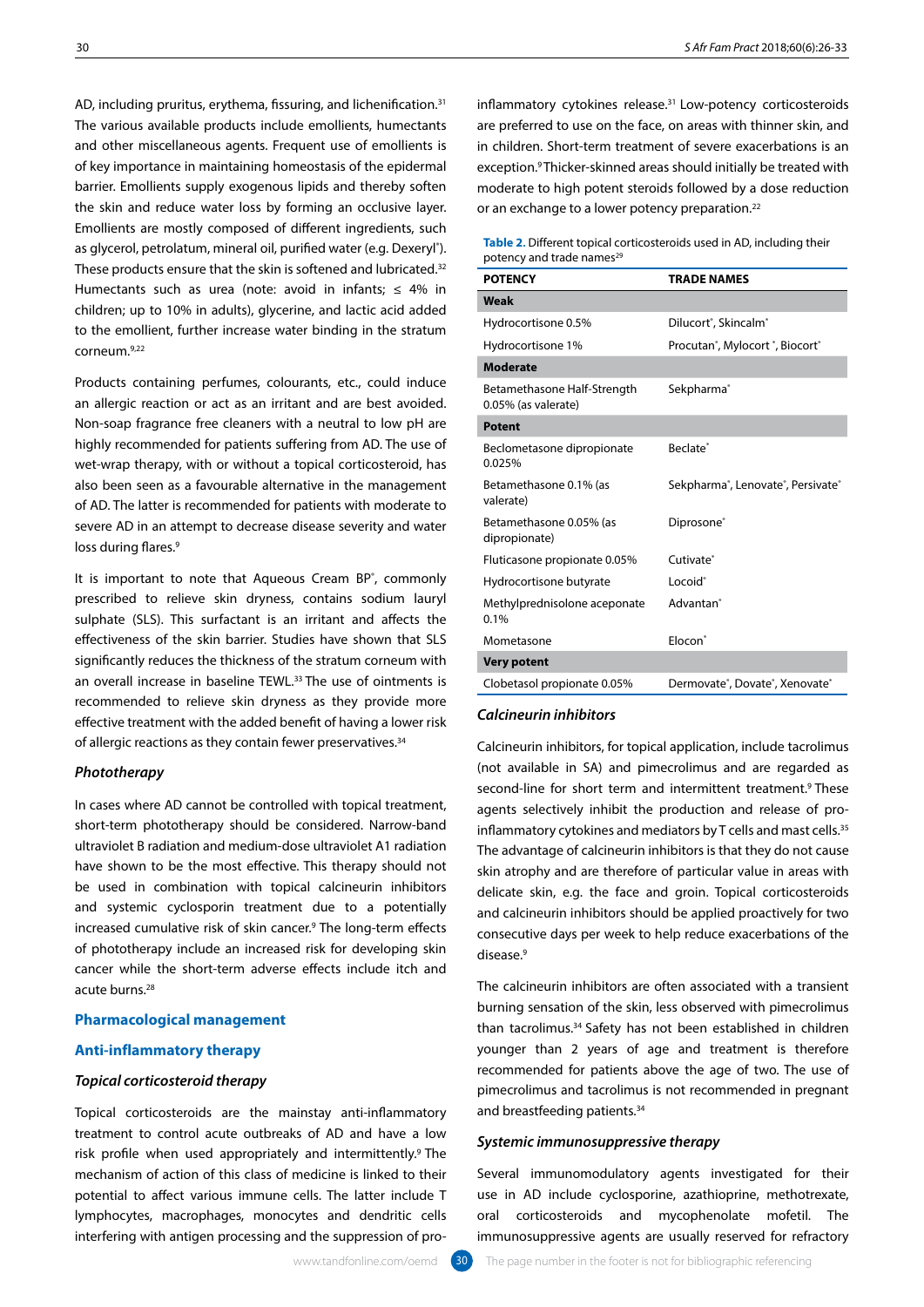cases where treatment failure with topical and phototherapy options have been observed. Most of these agents are used offlabel with the exception of cyclosporine and oral corticosteroids.<sup>9</sup>

# *Novel therapy*

Dupilumab is a novel therapeutic option approved for use in AD and is a full human monoclonal antibody. It exerts its action through binding to interleukin 4Ra, which is a component of the IL-4 and IL-13 receptors. Binding to these receptors inhibits their signaling and downregulates type-2 immunity<sup>30</sup> The breakthrough of dupilumab was achieved during 2012 when results from a phase 2 trial showed safety and efficacy as monotherapy in moderate-to-severe AD.36 The US Food and Drug Administration (FDA) approved dupilumab, the first biological therapy for use in AD, in March 2017. The use of dupilumab has enhanced confidence in the long-term control of AD, especially in patients with resistant, extensive disease.<sup>30</sup>

# **Conclusion**

Atopic dermatitis affects people of all ages and children are sometimes able to outgrow the condition. The physical effects of AD are unpleasant, but even more worrisome is the link to psychological and emotional distress. Treatment focuses on the use of topical therapies such as corticosteroids and/or calcineurin inhibitors to reduce the immunological response. The use of systemic therapies is usually reserved for AD resistant to conventional therapy. Exciting new treatment options for the long-term control of AD, especially in patients with resistant extensive disease, have recently become available and need to be considered.

It is important to remember that histamine has little relevance in the pruritic pathway of AD and is therefore poorly effective in the management of the disease. First generation antihistamines are indicated for their sedative effect in order to facilitate sleep which might be impaired due to itching.<sup>37</sup> Second generation antihistamines seem to have little or no value in the treatment of AD, as concluded by most studies.<sup>22</sup>

#### **References**

- 1. Sandilands A, Sutherland C, Irvine AD, McLean WHI. Filaggrin in the frontline: role in skin barrier function and disease. 2009 [accessed 5 May 2017]. Available from: https://www.ncbi.nlm.nih.gov/pmc/articles/PMC2721001
- 2. Stewart D, Purvis D. Eczema in children a topical issue. 2014 [accessed 26 Apr 2017]. Available from: https://www.starship.org.nz/media/269782/saferx eczema\_for\_pharmacists\_.pdf
- 3. Furue M, Chiba T, Tsuji G, et al. Atopic dermatitis: immune deviation, barrier dysfunction, IgE autoreactivity and new therapies. Allergol Int. 2016 [accessed 14 Nov 2018]. Available from: http://dx.doi.org/10.1016/j.alit.2016.12.002
- 4. Berke R, Singh A, Guralnick M. Atopic dermatitis: an overview. Am Fam Physician. 2012;86(1):35-42
- 5. Cunliffe T. Eczema atopic eczema. 2018 [accessed 22 Oct 2018]. Available from: http://www.pcds.org.uk/clinical-guidance/atopic-eczema
- 6. Anonymous. What is atopic dermatitis/eczema? n.d. [accessed 26 Apr 2017]. Available from: http://www.skindermatologists.com/eczema.html
- 7. Kim BS. Atopic Dermatitis. 2017 [accessed 25 Apr 2017]. Available from: http:// emedicine.medscape.com/article/1049085-overview
- 8. Holm EA, Wulf HC, Stegmann H, Jemec GBE. Life quality assessment among patients with atopic dermatitis. Br J Dermatol. 2006;154(4):719-25.
- 9. Weidinger S, Novak N. Atopic dermatitis. 2016 [accessed 27 Apr 2017]. Available from: http://www.thelancet.com/pdfs/journals/lancet/PIIS0140- 6736(15)00149-X.pdf
- 10. Tokura Y. Extrinsic and Intrinsic types of atopic dermatitis. 2010 [accessed 5 May 2017]. Available from: http://www.sciencedirect.com/science/article/pii/ S0923181110000526
- 11. Peterson JD, Lawrence SC. A comprehensive management guide for atopic dermatitis. 2006 [accessed 5 May 2017]. Available from: http://www.medscape. com/viewarticle/551352
- 12. Deckers IA, McLean S, Linssen S, Mommers M, van Schayck CP, Sheikh A. Investigating international time trends in the incidence and prevalence of atopic dermatitis 1990–2010: a systematic review of epidemiological studies. PLoS One. 2012 [accessed 26 Apr 2017];7(7):e39803.
- 13. Wedgeworth EK, Sharp H, Powell A, Flohr C. What's news in eczema? Part 1: epidemiology and pathophysiology. Dermatol Nurs. 2012;11(4):9-15.
- 14. Karagiannidou A, Botskariova S, Farmaki E, Imvrios G, Mavroudi A. Atopic dermatitis: insights on pathogenesis, evaluation and management. J Allergy Ther. 2014;5(6).
- 15. Egawa G and Weninger W. Pathogenesis of atopic dermatitis: a short review. 2015 [accessed 26 Apr 2017]. Available from: http://www.tandfonline.com/doi/ full/10.1080/23312025.2015.1103459
- 16. Zhao CY, Wijayanti A, Doria MC, Harris AG, et al. The reliability and validity of outcome measures for atopic dermatitis in patients with pigmented skin: A grey area. Int J Womens Dermatol. 2015;1:150-4.
- 17. Mansouri Y, Guttman-Yassky E. Immune pathways in atopic dermatitis, and definition of biomarkers through broad and targeted therapies. J Clin Med. 2015;4.
- 18. Leung DYM. Atopic dermatitis: Age and race do matter! J Allergy Clin Immunol. 2015 [accessed 22 Oct 2018];136:1265-7. Available from: https://www.jacionline. org/article/S0091-6749(15)01348-2/pdf
- 19. Silverberg JI, Hanifin J, Simpson EL. Clinical factors associated with childhood eczema prevalence in the United States. 2013 [accessed 7 May 2016]. Available from: https://www.ncbi.nlm.nih.gov/pmc/articles/PMC3646081
- 20. Palmer CN, Irvine AD, Terron-Kwiatkowski A, Zhoa Y, Liao H, Lee SP, et al. Common loss of function variants of the epidermal barrier protein filaggrin are a major predisposing factor for atopic dermatitis. Nat Genet. 2006 [accessed 27 Apr 2017];38(4):441-6. Available from: https://www.ncbi.nlm.nih.gov/ pubmed/16550169
- 21. Torrelo A. Atopic dermatitis in different skin types. 2014 [accessed 16 Nov 2018]. Available from: https://www.ncbi.nlm.nih.gov/pubmed/24702443
- 22. Bieber, T. Atopic dermatitis. Ann Dermatol. 2010 [accessed 5 May 2017];22(2). Available from: https://www.ncbi.nlm.nih.gov/pubmed/20548901
- 23. Langley RJ, Toufic R. Superantigens. 2011 [accessed 6 May 2017]. Available from: http://www.els.net/WileyCDA/ElsArticle/refId-a0001216.html
- 24. Pastore S, Mascia F, Giustizieri ML, Gianetti A, Girolomoni, G. Pathogenetic mechanisms of atopic dermatitis. 2000 [accessed 25 Apr 2017]. Available from: https://www.iitd.pan.wroc.pl/files/AITEFullText/48z609.pdf
- 25. Brandst EB, Sivaprasad U. Th2 Cytokines and Atopic Dermatitis. 2011 [accessed 6 May 2017]. Available from: https://www.ncbi.nlm.nih.gov/pmc/articles/ PMC3189506/
- 26. Chen W, Mempel M, Schober W, Behrendt H, Ring J. Gender difference, sex hormones, and immediate type hypersensitivity reactions. Allergy. 2008 [accessed 5 May 2017];63. Available from: https://www.ncbi.nlm.nih.gov/ pubmed/18925878
- 27. Peng W, Novak W. Pathogenesis of atopic dermatitis. 2015 [accessed 27 Apr 2017]. Available from: http://www.thelancet.com/pdfs/journals/lancet/PIIS0140-6736(15)00149-X.pdf
- 28. Sinclair W, Aboobaker J, Jordaan F, Modi D, Todd G. Management of atopic dermatitis in adolescents and adults in South Africa. SAMJ. 2008;98(4).
- 29. Rossiter D, editor. South African medicine formulary. 12th ed, Cape Town: Health and Medical Publishing Group; 2016.
- 30. Blauvelt A, de Bruin-Weller M, Gooderham M, et al. Long-term management of moderate-to-severe atopic dermatitis with dupilumab and concomitant topical corticosteroids (LIBERTY AD CHRONOS CHRONOS): a 1-year, randomised, double-blinded, placebo-controlled, phase 3. Lancet. 2017. Available from: http://dx.doi.org/10.1016/S0140-6736(17)31191-1
- 31. Ring J, Alomar A, Bieber T, Deleuran M, Fink‐Wagner A, Gelmetti C, et al. Guidelines for treatment of atopic eczema (atopic dermatitis) part I. J Eur Acad Dermatol Venereol. 2012;26(8):1045-60.